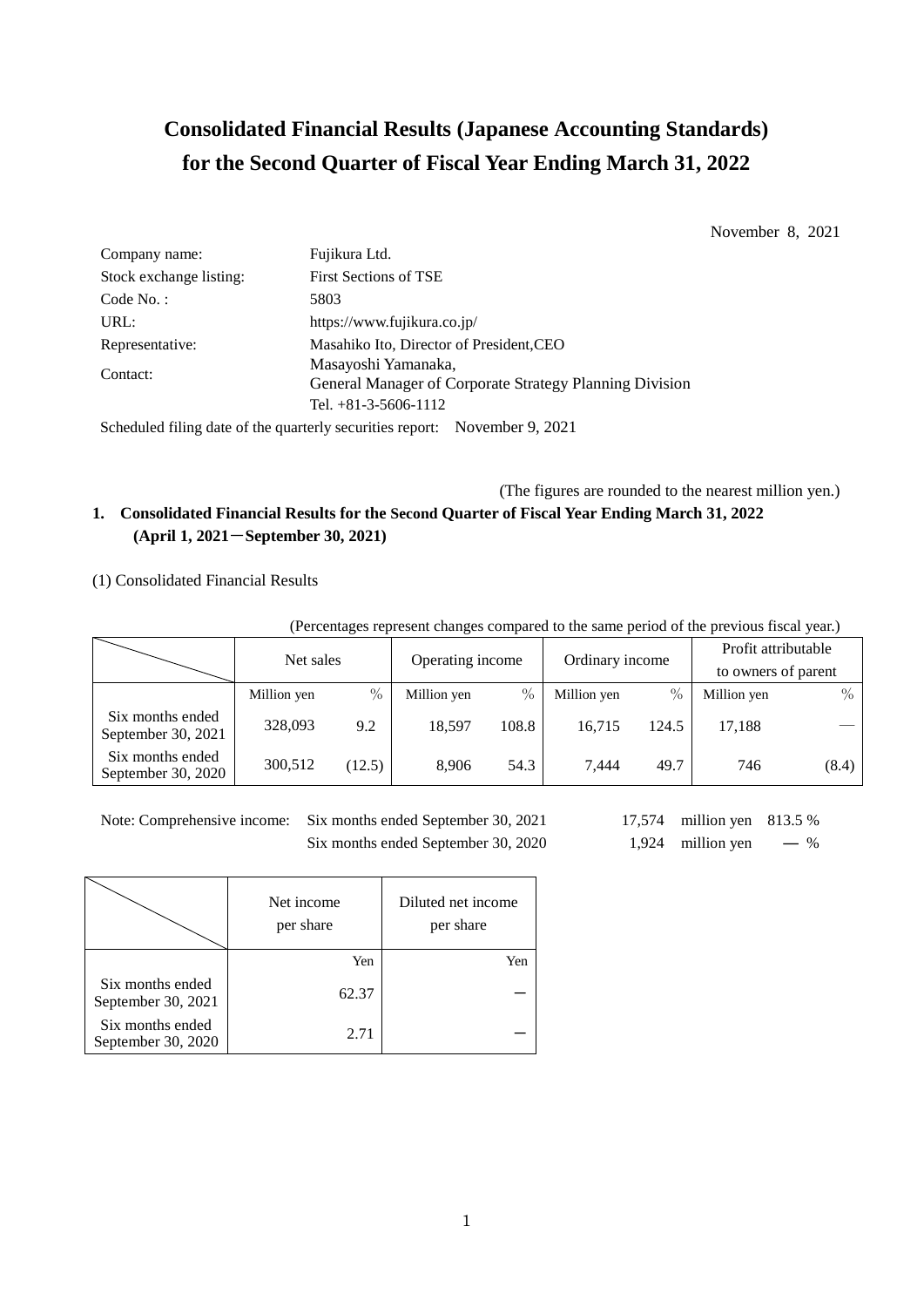## (2) Consolidated Financial Position

|                          | Total assets | Net assets  | Equity ratio |
|--------------------------|--------------|-------------|--------------|
|                          | Million yen  | Million yen | $\%$         |
| As of September 30, 2021 | 581,161      | 201,882     | 31.0         |
| As of March 31, 2021     | 569,124      | 184,483     | 28.6         |
|                          |              |             |              |

| Reference: Shareholders' equity: | As of September 30, 2021 | 180,232 million yen |
|----------------------------------|--------------------------|---------------------|
|                                  | As of March 31, 2021     | 162,829 million yen |

## **2**.**Dividends Payments**

|                |             | Dividend per share |             |          |          |  |  |  |  |  |
|----------------|-------------|--------------------|-------------|----------|----------|--|--|--|--|--|
|                | End of      | End of             | End of      | Year-end | Annual   |  |  |  |  |  |
|                | 1st quarter | 2nd quarter        | 3rd quarter |          |          |  |  |  |  |  |
|                | Yen         | Yen                | Yen         | Yen      | Yen      |  |  |  |  |  |
| Year ended     |             | 0.00               |             | 0.00     | $0.00\,$ |  |  |  |  |  |
| March 31, 2021 |             |                    |             |          |          |  |  |  |  |  |
| Year ending    |             | 0.00               |             |          |          |  |  |  |  |  |
| March 31, 2022 |             |                    |             |          |          |  |  |  |  |  |
| Year ending    |             |                    |             |          |          |  |  |  |  |  |
| March 31, 2022 |             |                    |             |          |          |  |  |  |  |  |
| (forecast)     |             |                    |             |          |          |  |  |  |  |  |

Note: Revisions to dividends payments forecasts disclosed most recently: Yes

# **3. Consolidated Financial Forecasts for the Fiscal Year Ending March 31, 2022 (April 1, 2021**-**March 31, 2022)**

### (Percentages represent changes compared to the same period of the previous fiscal year.)

|                               | Net sales |      | Operating income |      | Ordinary income |      | Profit attributable<br>to owners of parent |      | <b>Net</b><br><i>n</i> come<br>per share |
|-------------------------------|-----------|------|------------------|------|-----------------|------|--------------------------------------------|------|------------------------------------------|
|                               | Million   | $\%$ | Million          | $\%$ | Million         | %    | Million                                    | $\%$ | Yen                                      |
|                               | yen       |      | yen              |      | yen             |      | yen                                        |      |                                          |
| Year ending<br>March 31, 2022 | 644,000   | 0.0  | 30,000           | 22.8 | 25,500          | 38.7 | 15,000                                     |      | 54.43                                    |

Note: Revisions to financial forecasts disclosed most recently: Yes